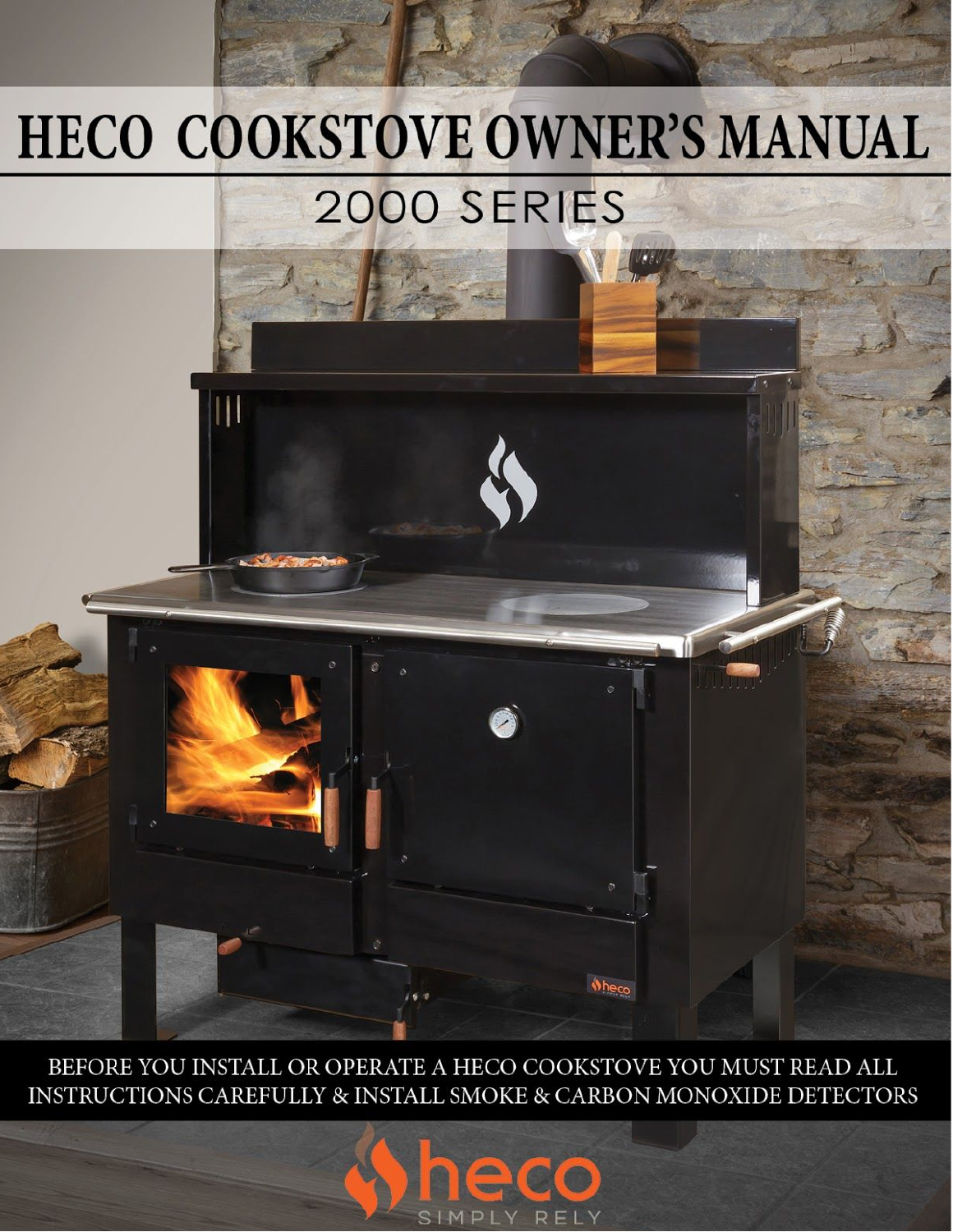#### **INTRODUCTION**

Congratulations on the purchase of your new Heco Cookstove, we hope that you enjoy using it!

#### **Our Story**

The Heco Cookstove originally started as an idea. Amos Stoltzfus, owner of Breeo, LLC, had a vision for a cookstove that would be easy to use, attractive, and last a lifetime. The idea for this cookstove gradually turned into a reality as the project transitioned from ideas, to drawings, to the actual fabrication process. The Heco Cookstove challenges an industry that has seen few improvements or modifications in the last 20 years, with many cookstoves remaining unchanged despite advances in clean burning technology. The clean lines and more simplistic, modern design of the Heco Cookstove is a part of the plan to truly bring innovation to the cookstove market. The oven can be easily controlled for consistent baking and cooking temperatures. All of the exterior parts, with the exception of the cooktop in some cases, are porcelain coated for a beautiful, smooth finish. The Heco Cookstove is designed to be used for generations. Worn porcelain parts can easily be replaced and switched out for different options. For example, a customer can choose glass doors to add ambiance to the room the stove is in, or can easily switch to a solid door if they'd like to. The stove's designer, Amos Stoltzfus, has 20+ years of metal fabrication experience and 15+ years of stove design and production experience. The Heco Cookstoves are manufactured at Breeo's headquarters in Lancaster County, PA.

#### **INDEX**

| <b>INTRODUCTION &amp; INDEX</b>                  | Page 2      |
|--------------------------------------------------|-------------|
| <b>SAFETY INSTRUCTIONS</b>                       | Page 3      |
| <b>OPERATIONAL &amp; WORK PRACTICE STANDARDS</b> | Page 4,5    |
| <b>COOKSTOVE LOCATION</b>                        | Page 6,7    |
| <b>CHIMNEY REQUIREMENTS</b>                      | Page 8      |
| <b>OPERATION CONTROLS</b>                        | Page 9      |
| <b>BAKING &amp; COOKING CONTROLS</b>             | Page 10     |
| <b>DOMESTIC WATER OPTIONS</b>                    | Page 11     |
| <b>EXHAUST CLEANOUT</b>                          | Page 12     |
| 2000 PARTS LIST                                  | Page 13     |
| <b>2000 FIREBRICK LAYOUT</b>                     | Page 14     |
| <b>TROUBLESHOOTING</b>                           | Page 15, 16 |
| <b>WARRANTY</b>                                  | Page 17     |
| <b>CONTACT INFO</b>                              | Page 18     |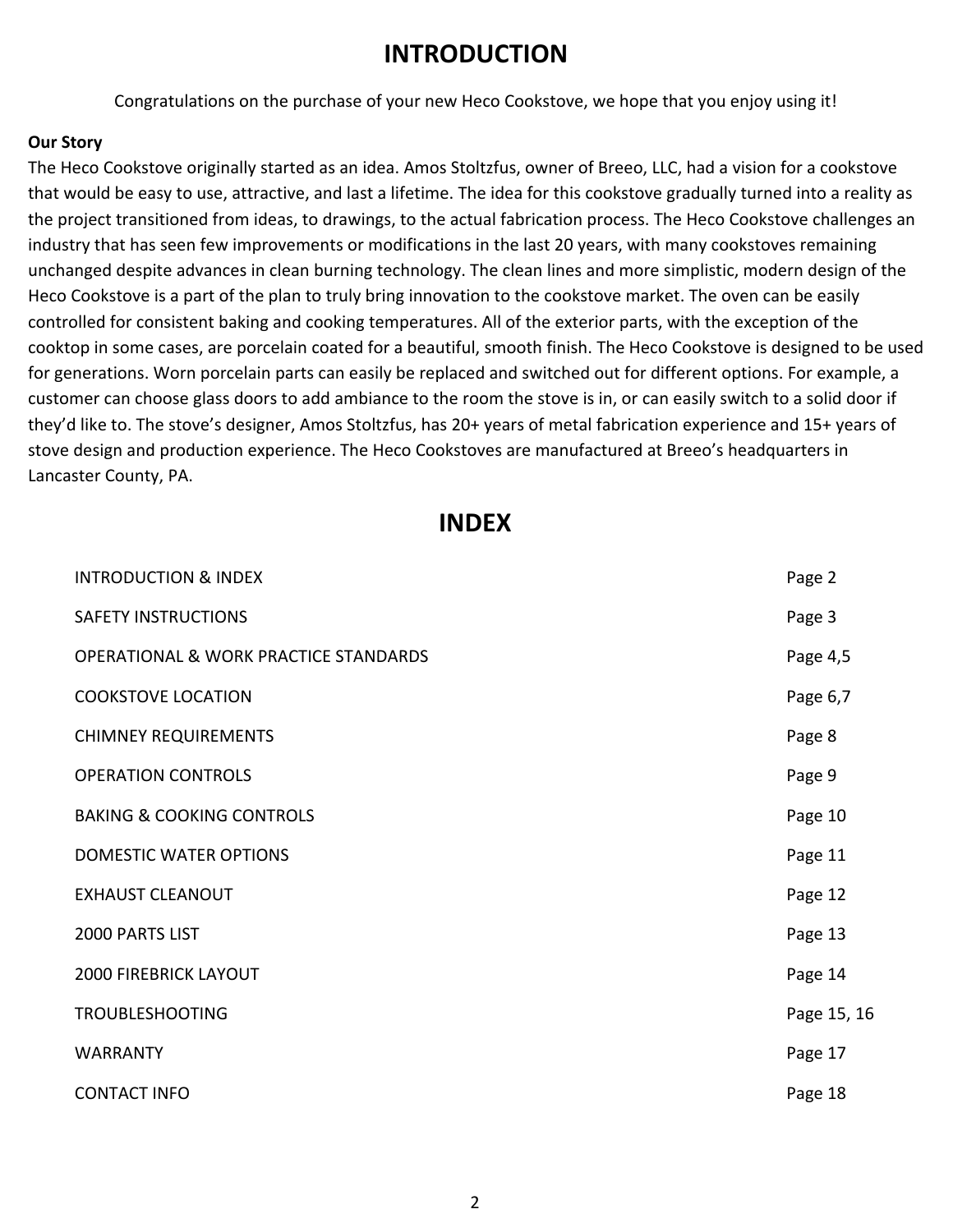### **SAFETY INSTRUCTIONS**

- 1. Read all instructions before installing or operating any Heco Cookstove.
- 2. You must install both smoke and carbon monoxide detectors before installing or operating your cookstove.
- 3. Check your local codes; this installation must meet their guidelines.
- 4. Do not open bottom ash door to increase draft; the ash door is designed for emptying ashes only.
- 5. Never leave Heco Cookstove doors open when the cookstove is unattended.
- 6. Do not hook cookstove up to an aluminum Type B gas vent. Use a code approved Class A chimney that has a 6"diameter (min) to 8" diameter (max), and is a minimum of 20' high.
- 7. Before you ignite your cookstove, be sure to inspect the chimney for any cracking or leaking liners, as this will affect the draft.
- 8. Clean the chimney before installing your cookstove. If creosote is attached to the liner, you will run the risk of a chimney fire.
- 9. Never leave children unsupervised while in the same room as the cookstove. To avoid injury, provide a sturdy barrier to keep children and pets a safe distance from the cookstove.
- 10. Keep cookstove area clear of all combustible materials, gasoline, and other flammable vapors and liquids.
- 11. Use the required floor protection shown on the safety listing located on the back of the cookstove.
- 12. Ensure the clearance to combustible walls and floors meet the requirements listed on page 7 of this manual.
- 13. Do not allow anyone who is unfamiliar with the cookstove to operate it.
- 14. Spend time becoming acquainted with the different settings on your cookstove and how each will affect its burning patterns. It is impossible to state exactly how each setting will affect your cookstove.
- 15. Be extremely careful when removing the ash pan from the cookstove. It may be extremely hot!
- 16. Make sure your stove pipe has at least 3 screws per joint.
- 17. Do not install this cookstove in a mobile home or trailer.
- 18. Do not use a manual, barometric or automatic damper when burning wood.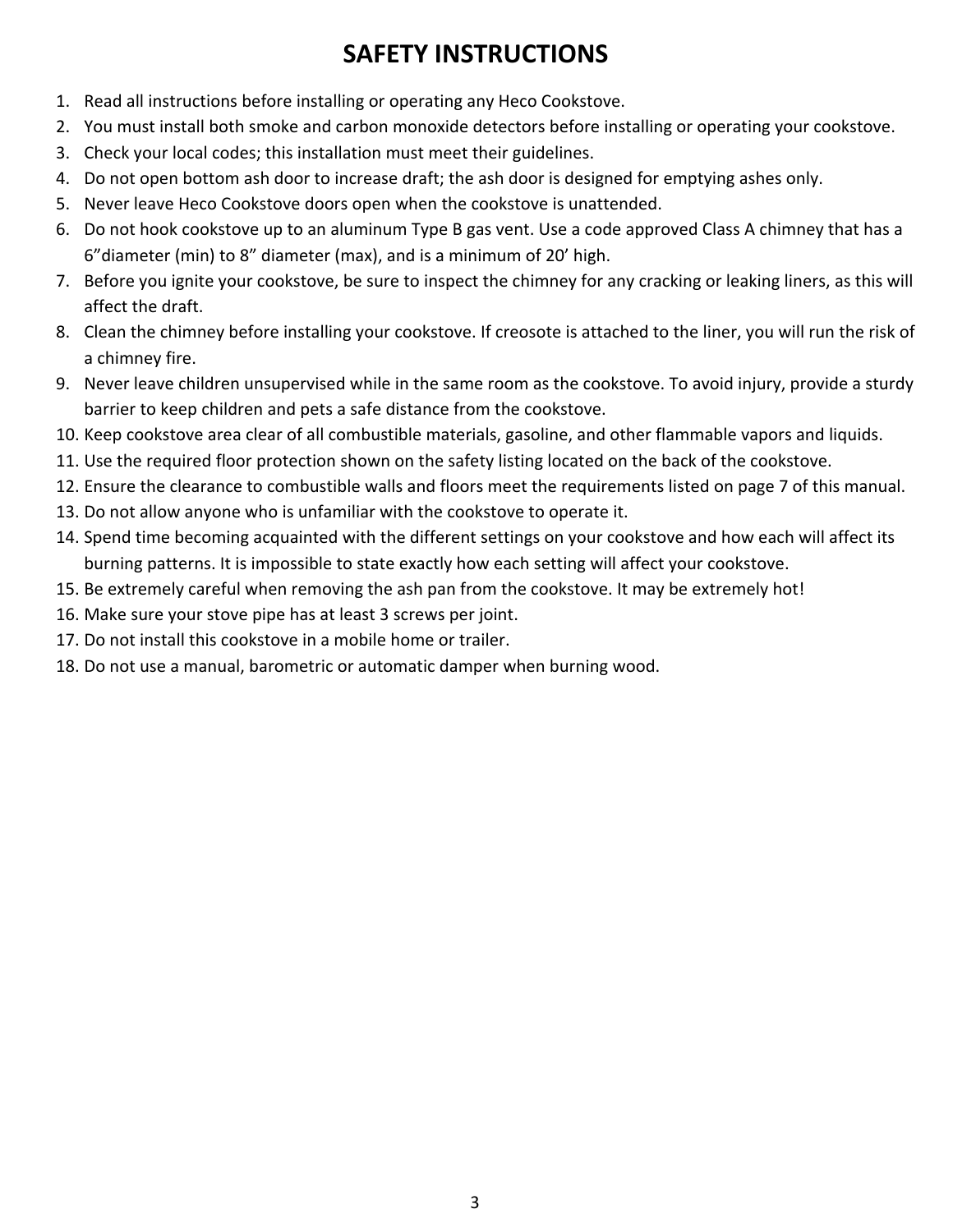### **OPERATION & WORK PRACTICE STANDARDS**

- 1. When burning wood, burn only dry, seasoned cord-wood, with 20% moisture content or less. Bring wood to room temperature before burning.
- 2. Keep wood covered in a wood shed or under a tarp.
- 3. Right after delivery: stack cord-wood under cover.
- 4. Split cord wood before drying.
- 5. Do not burn green wood; it needs to have no more than 20% moisture.
- 6. All firewood must be seasoned at least 1 year.
- 7. Check wood moisture at least once a week.
- 8. Keep a 2" to 3" ash layer on top of the grates when burning wood.
- 9. The cookstove is designed to burn air-dried wood at a predetermined firing rate. Over-firing occurs when the ash door is left open during operation or a highly volatile fuel ( i.e. large amounts of small kindling) is used. The surface of your cookstove should not exceed 800 degrees. If the surface does exceed 800 degrees, the warranty on the stove will be void.
- 10. Open firebox door slowly to avoid a "flashback".
- 11. When you load wood into the cookstove, fully open the draft until the new wood ignites and then set to normal burn; this will pre-heat the wood and the secondary re-burn will work more efficiently.
- 12. With new steel there is a small amount of oil and/or dirt on the metal so you may smell an odor. This is normal during the first operation. You may want to assemble the cookstove outside and build a small fire in it to "BURN OFF" this dirt and oil before installing the unit in your home.
- 13. Be extremely careful when removing the ash pan from the cookstove. It can get very hot!
- 14. Check the fit on the firebox door; It must fit tightly. If it does not, check for deterioration or wear of the ceramic rope seal. Replace defective seals.
- 15. Inspect and clean your chimney and stove pipe regularly.
- 16. In the event of a chimney fire, shut all cookstove draft controls, alert everyone in the house, and call your fire department immediately. If the flue is still burning vigorously, throw baking soda into the firebox or discharge a fire extinguisher into the firebox. After the chimney fire is over, have a certified chimney sweep completely inspect your system for damage before further use.
- 17. Slow fires: it is not recommended to burn the Heco Cookstove more than necessary early in the fall and late in the spring, as you cannot keep the fire box hot enough to burn gasses (without overheating your home). Slow fires can cause excessive creosote buildup in the firebox, stove pipe and chimney.
- 18. Equip your home with fire extinguishers, carbon monoxide detectors and smoke detectors.
- 19. Do not burn garbage, gasoline, or any other flammable liquids in your cookstove.
- 20. This is a wood burning cookstove and should not be altered in any way. Altering the stove from the original design will void the warranty.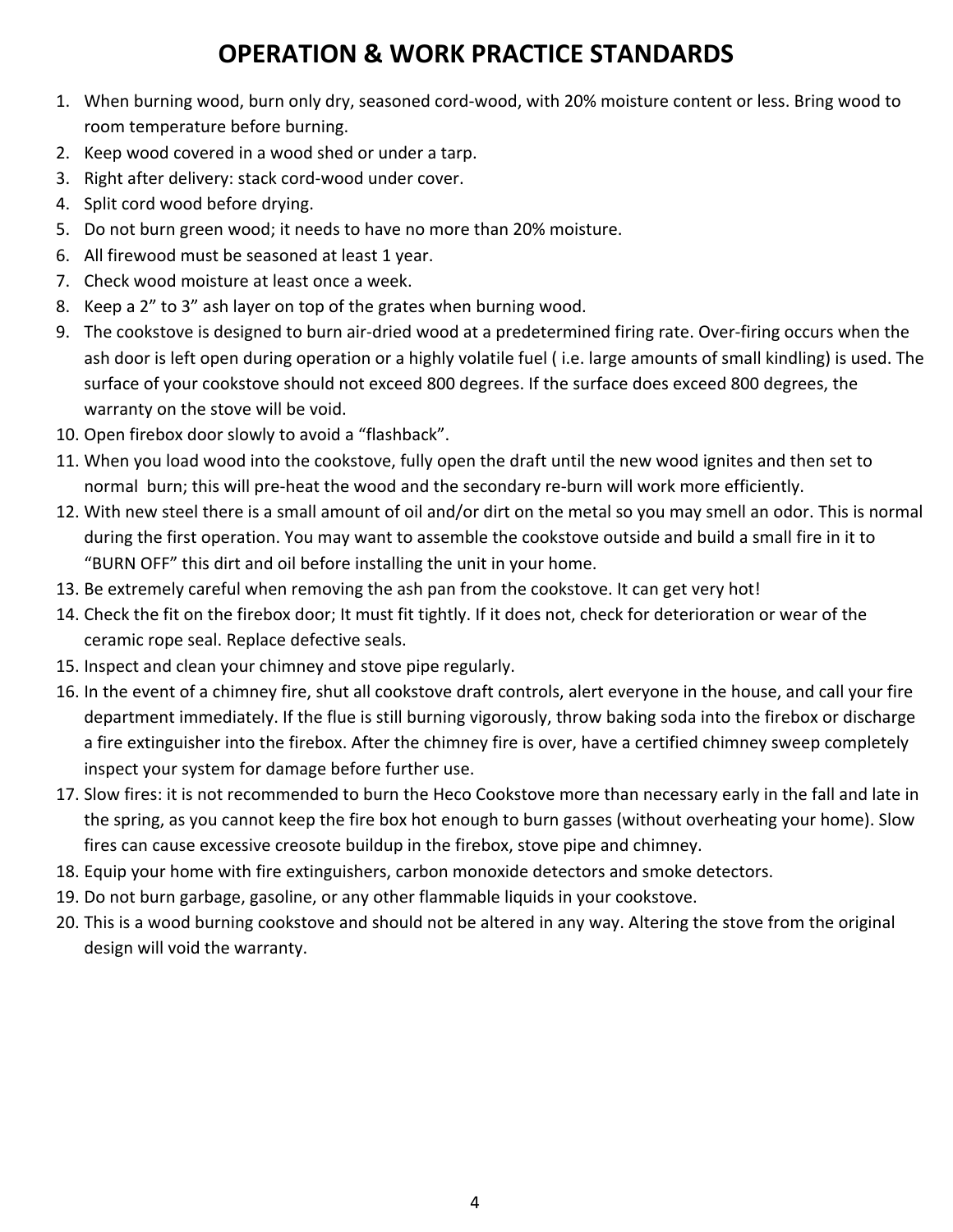#### **OPERATION & WORK PRACTICE STANDARDS**

#### **Testing Cookstove Before Lighting**

To test your draft, place a piece of newspaper inside the cookstove fire box and light it. Pay close attention to the direction of fire's flame and smoke. If the smoke is drawn up into the stove exhaust, your draft is working properly. If the smoke spills out the door, you do not have proper draft.

#### **Starting a Wood Fire**

Set oven bypass control to cooking mode. Fully open the Bimetal Regulator and Airwash Controls. Place crumpled paper and kindling on the bottom grate inside the fire box and ignite with a match or lighter. Use a small pile of kindling to get the fire started, adding larger pieces of wood to build up the heat of the fire. Allow ash to build up on top of the grates. Keep approximately 2" to 3" of ash on grates at all times. The airwash vents will work as the fire's secondary air. Adjust the Airwash Control as needed to burn a fire that meets your needs.

#### **Creosote Formation & Removal**

When wood is burned slowly, it can produce tar or other organic vapors, which, when combined with expelled moisture, will form creosote. The creosote vapors condense in the relatively cool chimney flue of a slow burning fire. As a result, creosote residue accumulates on the flue lining. When ignited, this creosote makes an extremely hot fire.

The chimney connector and the chimney itself should be inspected at least twice a month, during the heating season, to determine if creosote buildup has occurred. If creosote has accumulated, the creosote should be removed immediately to reduce the risk of a chimney fire.

**NOTE:** the key for reducing creosote buildup is to burn a hot fire and use seasoned firewood. Firewood should be seasoned for one year with a moisture rating of no more than 20%. The wood should be cut, split and stacked under open shelter to dry. Stack the firewood indoors one day prior to burning it. Shutting primary air supply to the fire box will cause the fire to smolder, which will result in creosote accumulation.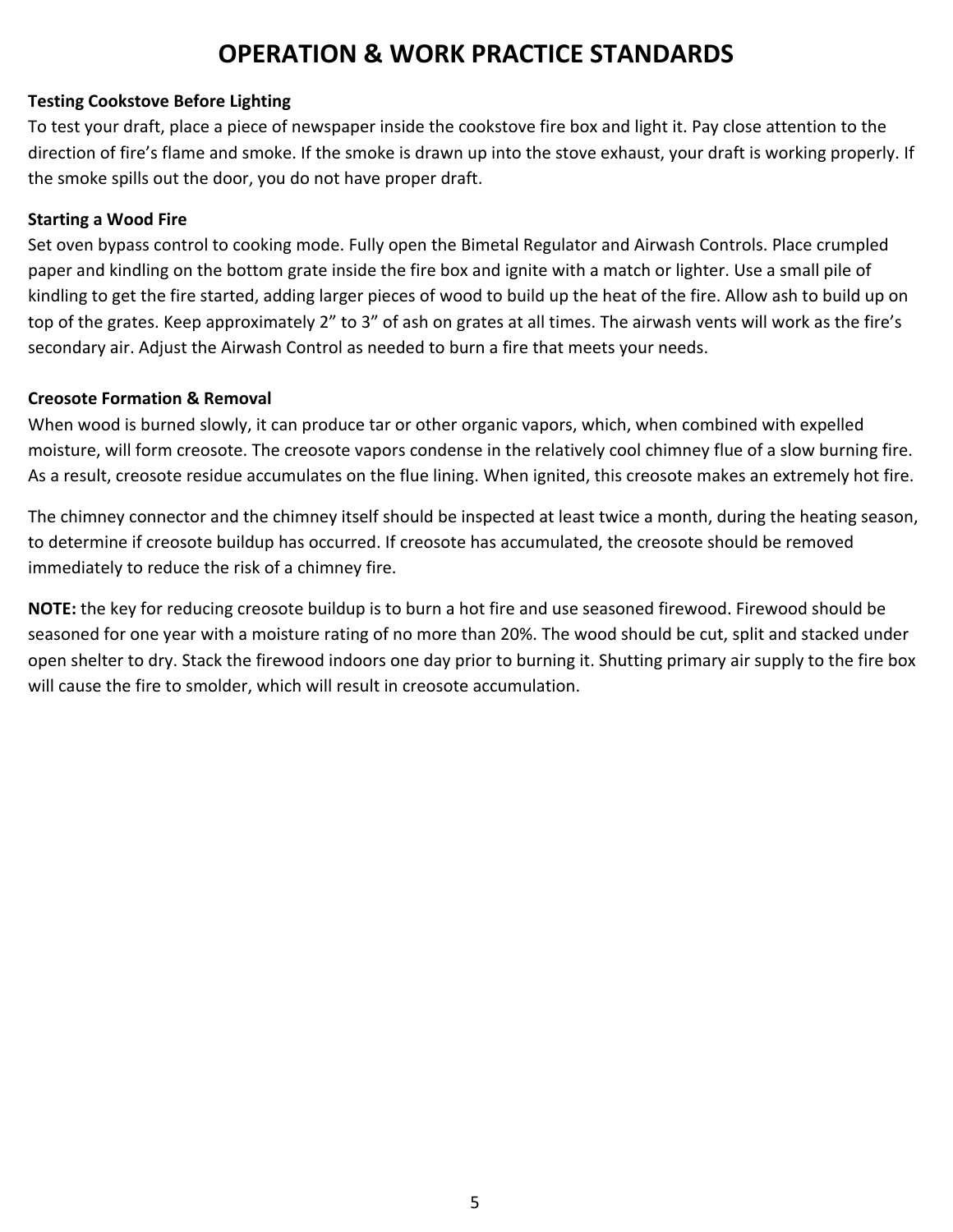### **COOKSTOVE LOCATION**

- 1. The cookstove must be located on a non-combustible floor. If you have a combustible floor, you are required to use a non-combustible floor board (Type 1 Board).
- 2. It is recommended that the cookstove be centrally located.
- 3. The most important consideration in installing your cookstove is adequate clearance between the stove and any combustible surface. A cookstove that is placed too close in proximity to a wall or furniture may cause a fire.
- 4. The hearth must extend out at least 15" from the front edge of the cookstove, 8" from the rear of the cookstove, and 8" from the left side of the cookstove. It also must run underneath and extend 2" beyond either side of the stove pipe, if the pipe is elbowed towards a wall.
- 5. The cookstove must have its own chimney flue. Do not connect this unit to a chimney flue serving other appliances.
- 6. Connection of the cookstove to the chimney should be made as direct as possible (6 feet maximum horizontal) and no more than two bends should be used, as needed. Any reductions in the flue pipe should be no less than 6" in diameter. The pipe connecting the cookstove to the chimney should be at least 24 gauge. Thicker gauges are available, and will resist corrosion longer and need fewer replacements. Slope the flue pipe towards the cookstove 1/4" per foot of horizontal run, this will help any condensation that forms in the pipe to be carried back down into the cookstove. The cookstove connection pipe should be installed so that the upper pipe section fits inside the lower connection pipe section. This way any condensation building up inside the pipe, will stay inside the pipe as it flows down through the surface and back into the cookstove. Horizontal pipe runs should have the pipe seams turned up. Particular attention should be paid to the point where the flue passes through a wall or ceiling; This penetration should always be made with chimney thimble, insulated pipe, and proper accessories based on the manufacturer's instructions. Chimney connectors must not pass through the ceiling, through concealed spaces, or enter the chimney in the attic, unless proper clearance is attained or the insulated pipe is used based on the manufacturer's instructions.

**REMEMBER:** all pipe sections should be connected by at least 3 sheet-metal screws per joint. A fire in the stack may cause vibration, and poorly fastened piping may come apart, causing an extreme fire and smoke hazard. Do not extend the stove pipe past the inside edge of the flue liner. If you have a manufactured stainless steel chimney, attach the stove pipe to a stove pipe adapter. Whenever the pipe connects to a masonry chimney, the flue to the chimney should be larger than the stove pipe, ensuring that you can insert the pipe out to the inside edge of the chimney (not past). Be sure to seal as tight as possible and cover with a stove pipe collar.

**CAUTION:** do not store combustible or flammable materials near cookstove.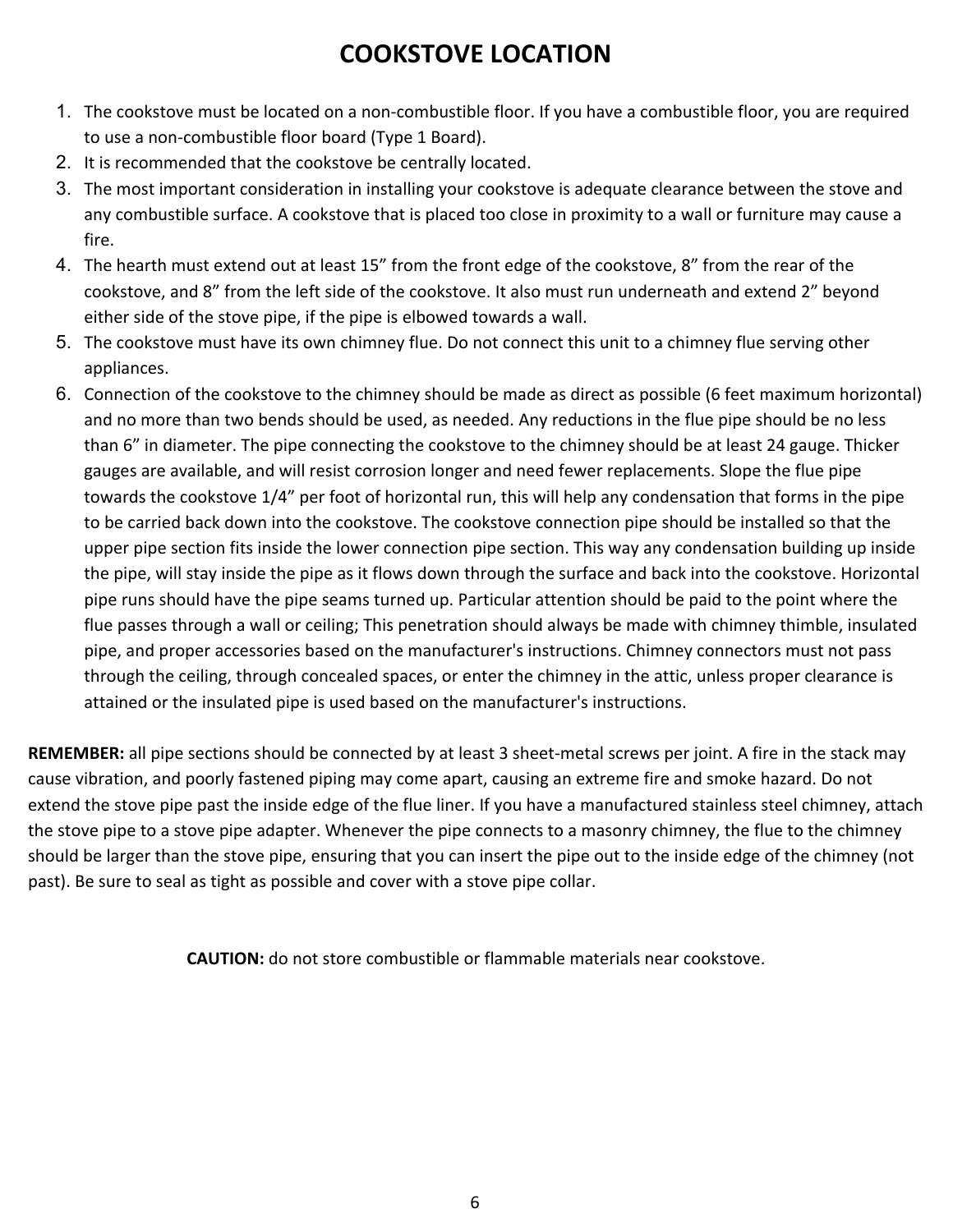### **COOKSTOVE LOCATION**

| <b>Caution: Do not store combustile or flammable material</b> | near cookstove                                                          |      |
|---------------------------------------------------------------|-------------------------------------------------------------------------|------|
|                                                               | Specifications                                                          | 2000 |
|                                                               | Sides                                                                   | 18"  |
|                                                               | Back                                                                    | 18"  |
|                                                               | Front                                                                   | 48"  |
|                                                               | Clearance from<br>flue to combustible<br>with single wall<br>stove pipe | 18"  |
|                                                               | Clearance from<br>flue to combustible<br>with double wall<br>stove pipe | 6"   |
|                                                               | Corner clearance<br>from cookstove to<br>combustible                    | 9''  |

This cookstove must be installed with, and maintain, the clearances shown in the illustration above.

- 1. Set the cookstove on a solid, non-combustible floor.
- 2. Use a non-combustible floor board (Type 1 Board).
- 3. The hearth material must extend out at least 15" from the front edge, 8" from either side and 8" behind the cookstove. It also must run underneath and extend 2" beyond either side of the Exhaust Box and stove pipe, if the pipe is elbowed towards a wall.



According to NFPA Standards, single-walled stove pipes can be within 9 inches of a combustible, provided an approved fire retardant material is utilized. It must also be covered with 28 gauge sheet metal and spaced out 1" on non-combustible spacers.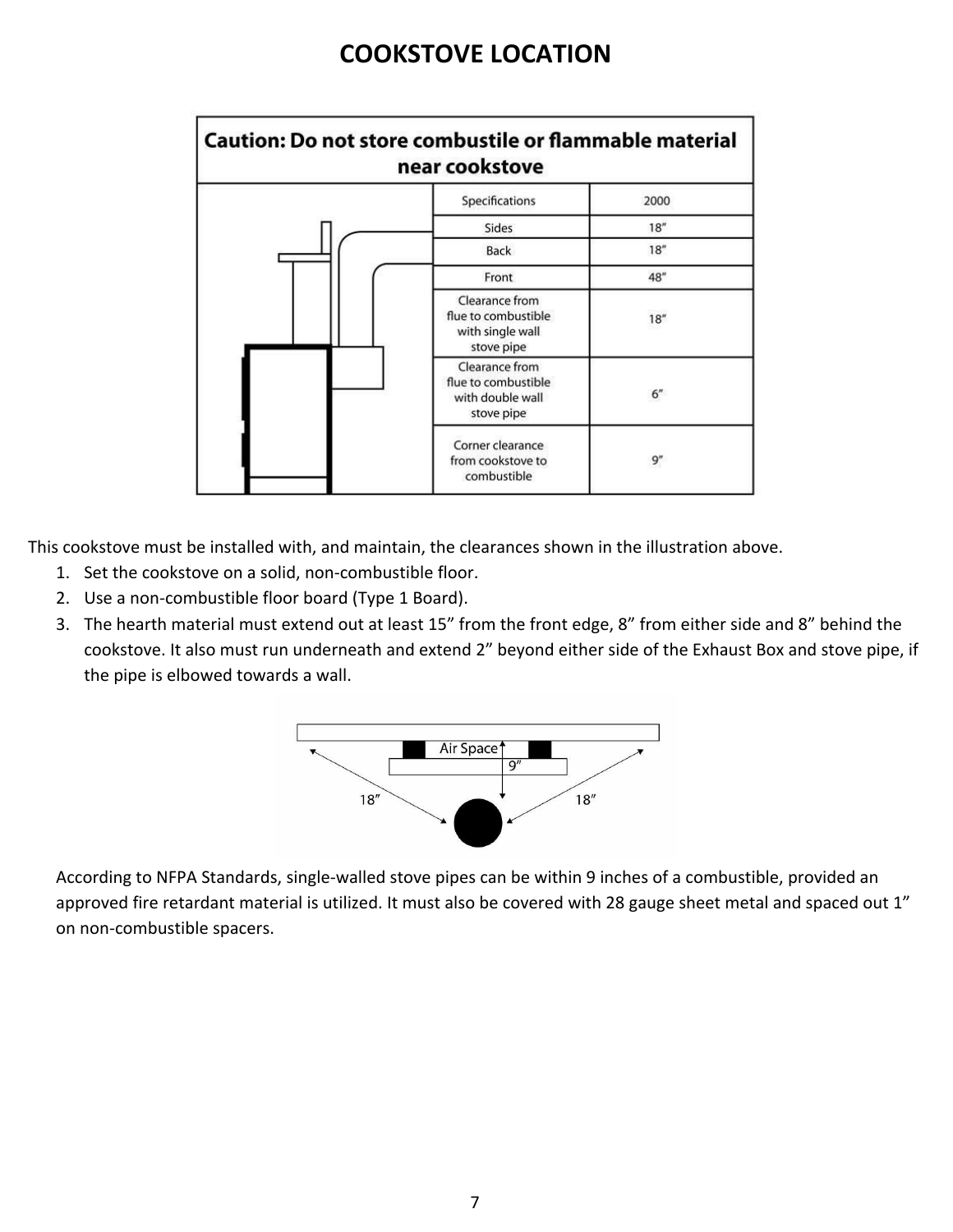### **CHIMNEY REQUIREMENTS**

The minimum height of a chimney system for the Heco Cookstove is 20 feet. The chimney must extend above the roof of a house at a minimum of 3 feet at any exit points. On a pitched roof, installation of the chimney must be 2 feet higher than anything within a 10 foot radius of the chimney. It is important to have a chimney draft of 0.06 water column. It is required to abide by the manufacturer's instructions on Class A chimneys, as well as local building codes. It is not recommended to build a chimney on a building addition that is lower than the original part of the house. Do not extend the stovepipe past the inside of a masonry chimney liner and never connect this unit to a chimney serving another appliance.



- 1. The cookstove must have it's own chimney flue. One cookstove per flue.
- 2. The chimney must be a masonry (recommending Chimtek), or a stainless steel insulated chimney system.
- 3. The masonry chimney should not have any missing mortar or loose bricks.
- 4. No mortar or chimney parts should be blocking the chimney flue.
- 5. There should be a two inch clearance between any chimney; except a Chimtek Masonry Chimney System, which has 0 clearance.
- 6. The chimney should extend at least 2 feet above the highest point of the house, or 2 feet above the point at which the chimney is 10 feet from the roof.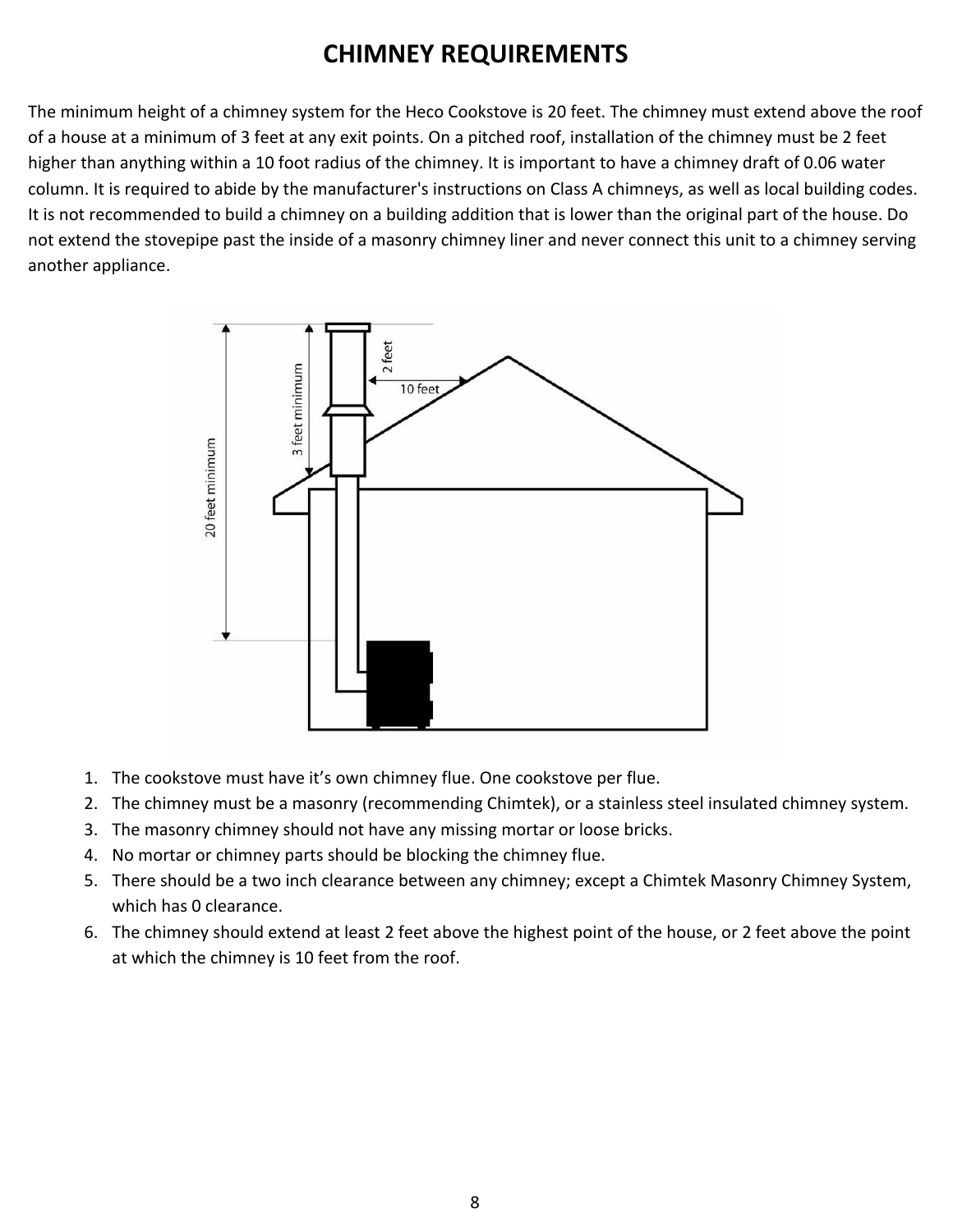### **OPERATION CONTROLS**

#### **Primary Air Control**

This Bimetal Regulator is used to adjust the Primary Air. Primary Air is the main draft that enters into the stove, under the grates in the fire box, to add oxygen to the fire. This control is used less when burning wood, as wood needs 80% Secondary Air. It is not uncommon to use only Secondary Air when burning wood.



#### **The Secondary Air Control**

This is below the fire box, on the front left side of the stove and feeds the Secondary Air Reburn vents located at the top left side of the fire box, as well as the air wash located at the front of the fire box. The air wash works as the secondary air and keeps your fire door glass clean when open. Slide the secondary air handle to high to provide more air flow in the fire box and to keep your fire door glass clean. Slide the secondary air handle to low to decrease the air flow in the fire box.

#### **Damper Control**

Located on the back of the stove is the Damper Control. This control opens and closes a vent into the exhaust box, from the fire box to assist with starting a fire in the fire box. This vent should be opened when cold starting the stove, and then closed once strong fire is burning in the fire box.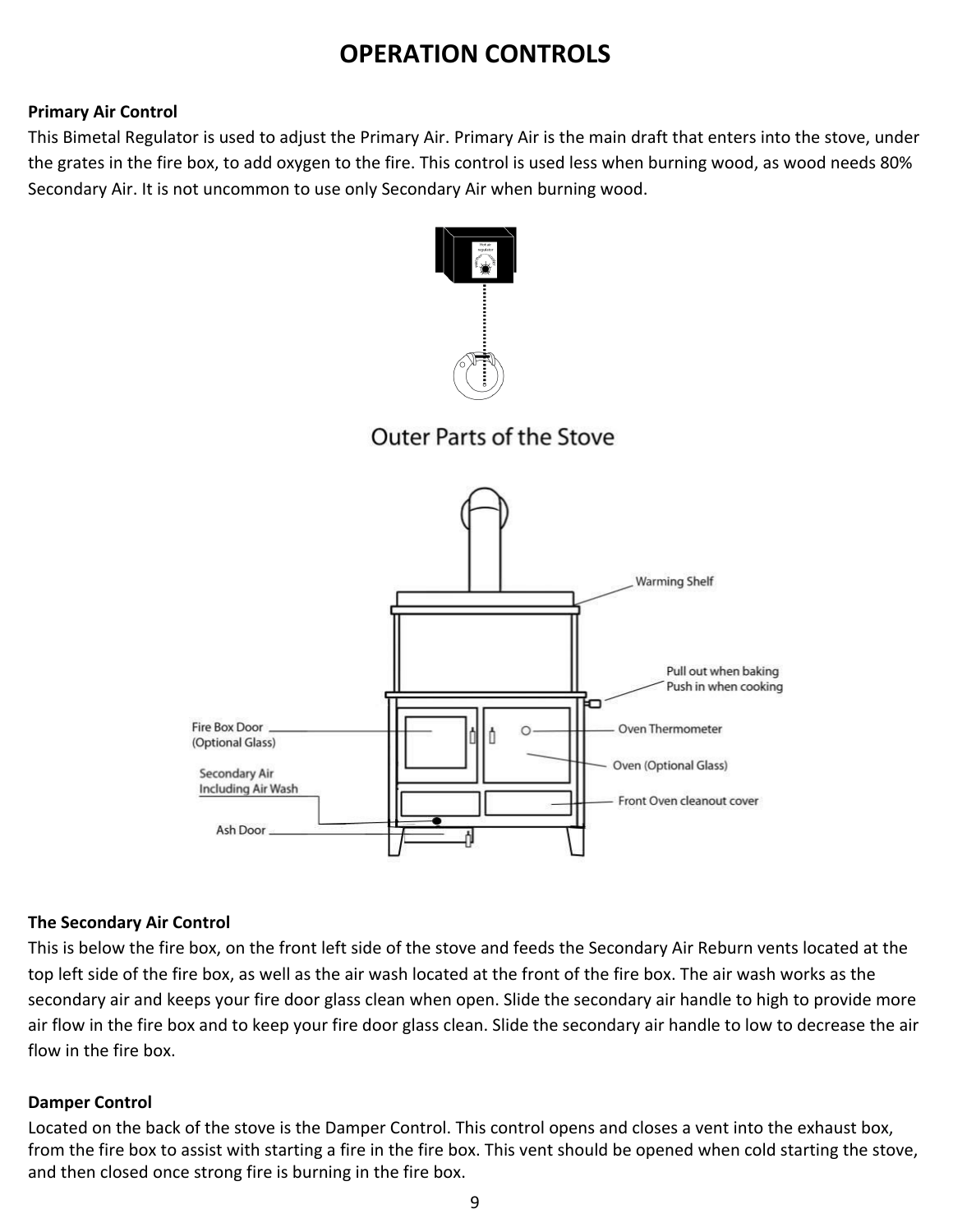### **BAKING & COOKING CONTROLS**

The Heco Cookstove is designed for both oven baking and stovetop cooking. The Oven Bypass Control is used to set the stove in either Cook Mode or Bake Mode. This control is changed by using the handle located on the right side of the cookstove (see below). You can cook and bake at the same time while in Bake Mode*,* but cannot do this while in Cook Mode*.* Do not set the cookstove in Bake Mode if you are not baking, this will decrease the lifetime of your cookstove's oven box and require more frequent creosote clean out. The diagram below shows the two settings for the Oven Bypass Control; pull the handle (on the right side of the stove) out to set the cookstove in Bake Mode and push the handle in for Cook Mode.

**CAUTION:** Keep fire box door closed at all times while in Bake Mode. Opening the fire box door while in Bake Mode will cause smoke spillage!



#### 10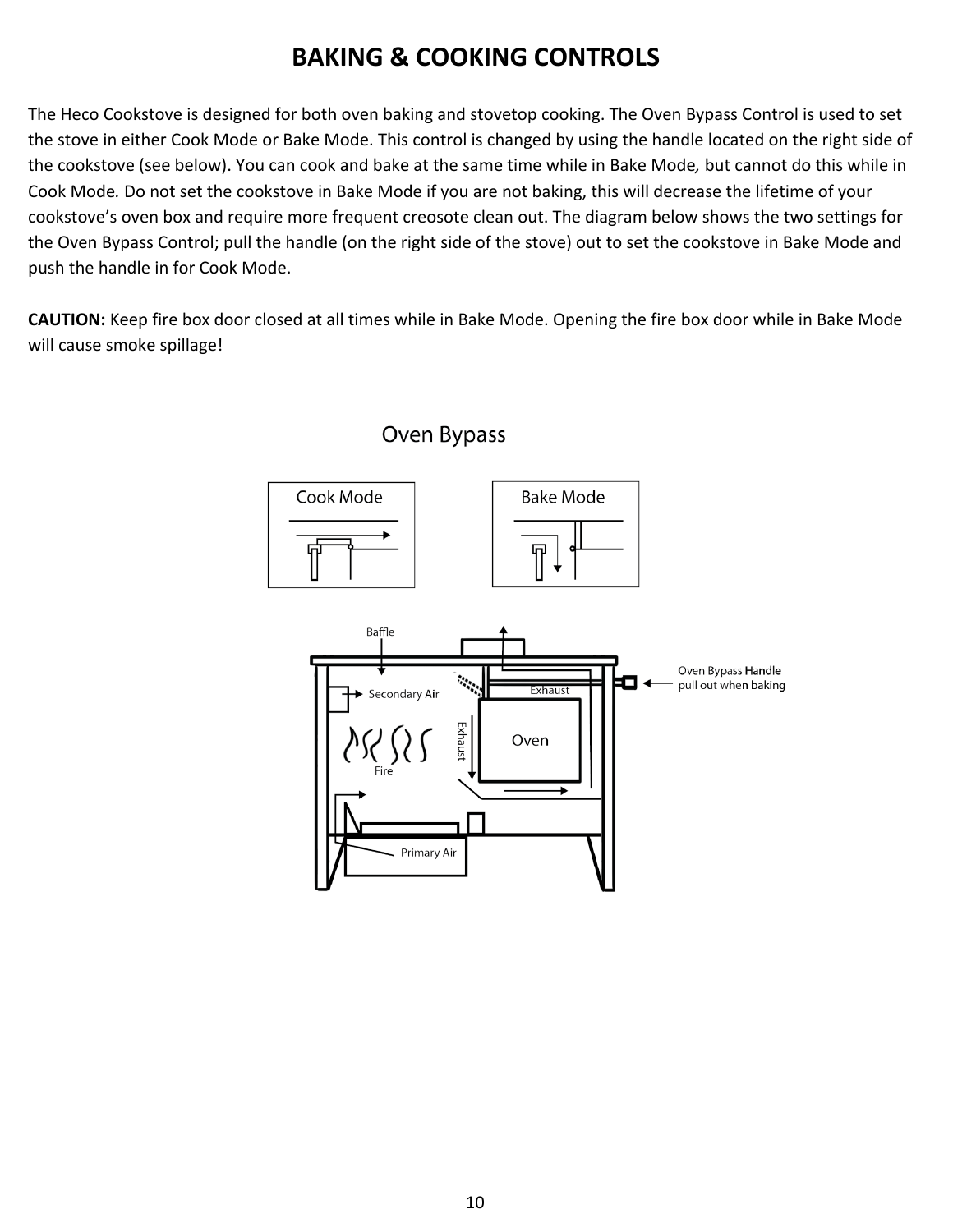### **DOMESTIC WATER OPTIONS**

#### **22 Gallon Reservoir**

The 22 Gallon Water Reservoir is manually filled and not a pressurized system. The reservoir tank fits on the back of the cookstove and is fastened with a bolt. The water in the reservoir will naturally be heated through contact with the stove top. The water is dispensed through a faucet on the side. Keep the reservoir full of water at all times to avoid causing it to boil. Never allow the reservoir to sit completely empty as it will void the warranty. If you would like to use your cookstove to supply all of your hot water needs, see the reservoir coil kit option below. This coil kit heats the water faster, providing a larger volume of hot water for you to use.

#### **Reservoir Coil Kit Option**

This Reservoir Coil Kit allows your 22 Gallon Water Reservoir to heat water faster and keep a consistent water temperature. This is only recommended for use with the 22 Gallon Water Reservoir, as the 12" coil used in the Coil Kit does not produce enough heat for an external tank. You will need this coil kit if you use the hot water in your 22 Gallon Water Reservoir frequently throughout the day.



#### **External Tank Coil Option -** ¾" X 23" Coil (Part# HC6-34C)

This coil is designed to be used with an external tank that is separate from the cookstove. This tank should not be an existing water heater, but should be a holding tank that is separate from the existing gas or electric water heater that you currently have. This tank must be a minimum of 40 gallons, and **must have a 150# relief valve**. Do not install a check valve in your cold water supply. The installation of this coil should be done by a professionally trained plumber. **Review manual included with External Tank Coil for installation instructions.**

**Note:** All Heco Cookstove models are built with the option of adding this External Tank Coil, allowing you to connect to an independent holding tank.

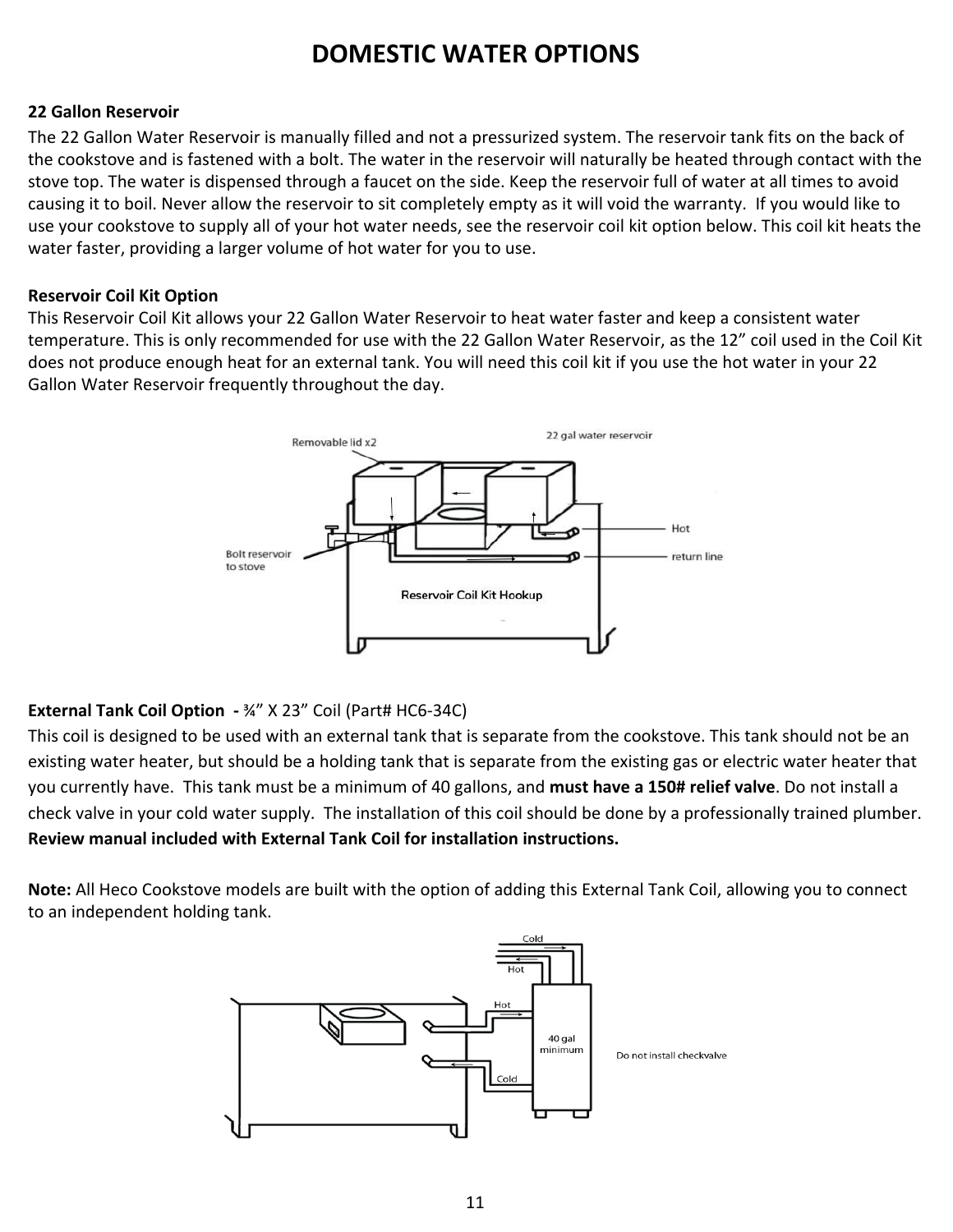### **EXHAUST CLEANOUT**

#### **Above Bake Oven**

When facing the front, use the lid lifter (included with the stove) to lift the round lid on the right side of the stove top. Use your scraper to clean above the oven and between the side of the bake oven and the cookstove frame. Cleaning the top and side should be the first step in the cleanout process. All fly ash and debris can be pushed to the bottom where it can be cleaned out underneath the bake oven.

#### **Underneath Bake Oven**

Below the oven, on the front right side of the stove, is a clean-out door. This door is behind a porcelain panel. To remove the porcelain panel, lift up and pull out. Inside you will find a plate fastened by two wing nuts, remove the wing nuts and plate. Use the small scraper (provided with the stove) to pull out any fly ash or debris that has accumulated (see drawing below).

**NOTE:** Remember to close all plates after cleaning, if left open, they can affect the draft and result in smoke spillage.

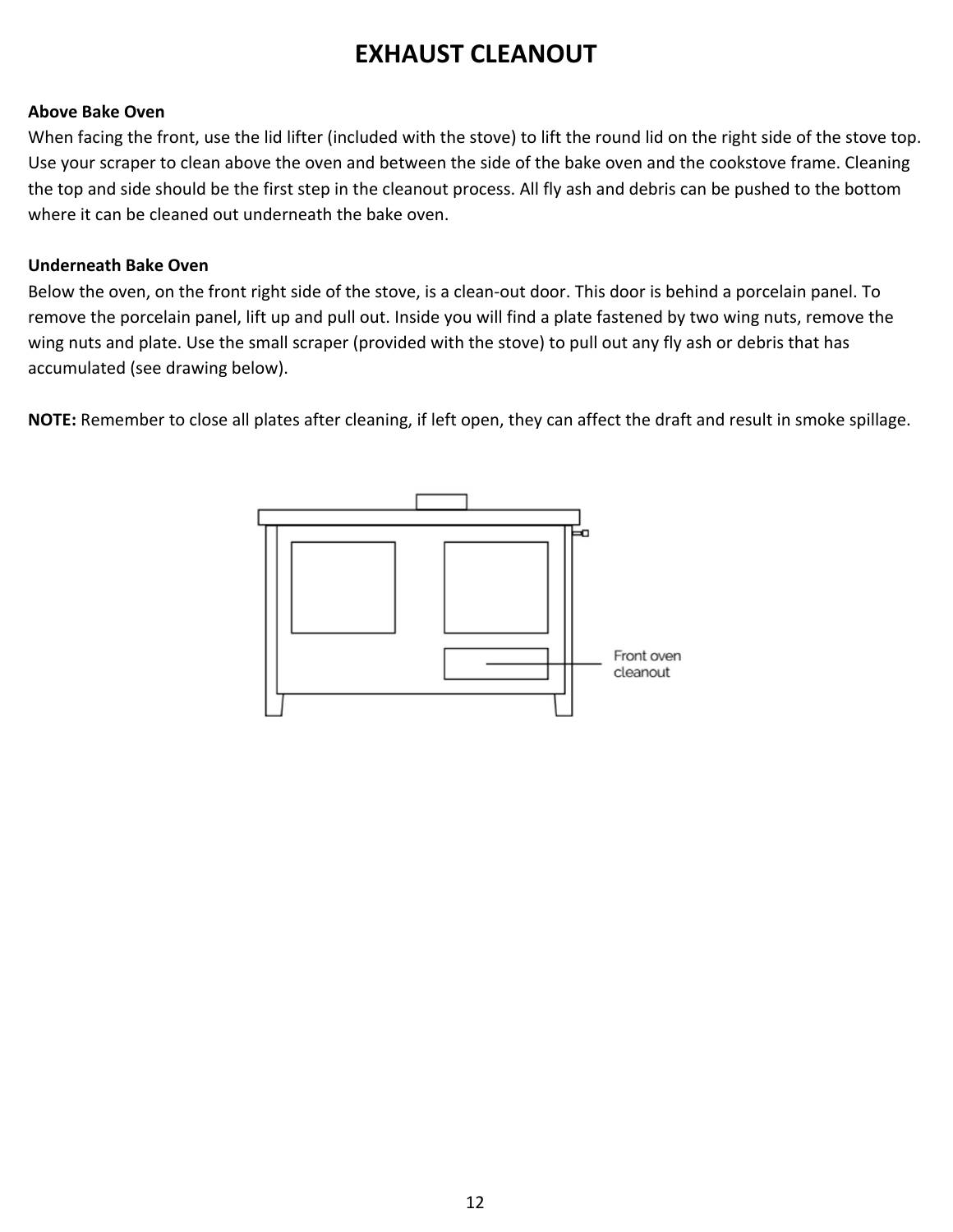### **2000 Parts List**

| <b>Description</b>                | Part #       |
|-----------------------------------|--------------|
| <b>Glass Fire Door</b>            | 2000-5-1     |
| Solid Fire Door                   | 2000-5       |
| Ash Door with Handle              | 2000-20      |
| Glass Oven Door                   | 2000-5-3     |
| Solid Oven Door                   | 2000-5.2     |
| Airwash Shuttle                   | 2000-18      |
| Left Shelf Side Panel             | 2000-12L     |
| <b>Right Shelf Side Panel</b>     | 2000-12R     |
| Shelf Top                         | 2000-32      |
| Front Top Grid                    | 2000-14      |
| <b>Shelf Back</b>                 | 2000-28      |
| Oven Top Insert                   | 2000-38      |
| Removable Bypass Baffle           | 2000-BB      |
| <b>Front Left Filler Panel</b>    | 2000-16      |
| Front Right Cleanout Cover        | 2000-21      |
| <b>Center Cover Panel</b>         | 2000-13      |
| Left Firebrick Angle              | 2000-40      |
| <b>Rear Standard Heat Shield</b>  | 2000-29      |
| Ash Pan                           | 2000-44      |
| Oven Glass Holder                 | 2000-34      |
| Oven Door Heat Shield (No Glass)  | 2000-33      |
| Oven Insert                       | 2000-39      |
| Front Oven Cleanout Door          | 2000-55      |
| Fire Door/Ashdoor Handle          | 420-57       |
| Shelf Backsplash                  | 2000-36      |
| <b>Fire Door Glass Holder</b>     | 2000-26      |
| <b>Coil Cover Plate</b>           | 420-64       |
| Fire Door Glass 9 1/2" x 11 3/4"  | 2000-110     |
| Fire Door Glass 12 1/2" x 17 3/4" | 2000-111     |
| Firedoor/Oven Door Gasket         |              |
| Alum Draft Intake                 | ALUM-DA      |
| Hot Air Regulator with 23" Chain  | HOT-A-REG-23 |

| <b>Description</b>    | Part #         | <b>Description</b>                     | Part#      |
|-----------------------|----------------|----------------------------------------|------------|
| Glass Fire Door       | 2000-5-1       | Oven Thermometer                       | 50-550     |
| Solid Fire Door       | 2000-5         | Wood door Handle                       | Handle B   |
| Ash Door with Handle  | 2000-20        | Airwash/Oven Bypass Wood Handle        | Handle-D   |
| Glass Oven Door       | $2000 - 5 - 3$ | Oven Stainless Steel Shelf             | OR-17 5 18 |
| Solid Oven Door       | 2000-5.2       | Oven Bypass Rod w/ Handle & Cotter Pin | 420-122    |
| Airwash Shuttle       | 2000-18        | Oven Bottom Insert                     | 2000-91    |
| Left Shelf Side Panel | 2000-12L       | Oven Back Insert                       | 2000-92    |
|                       |                |                                        |            |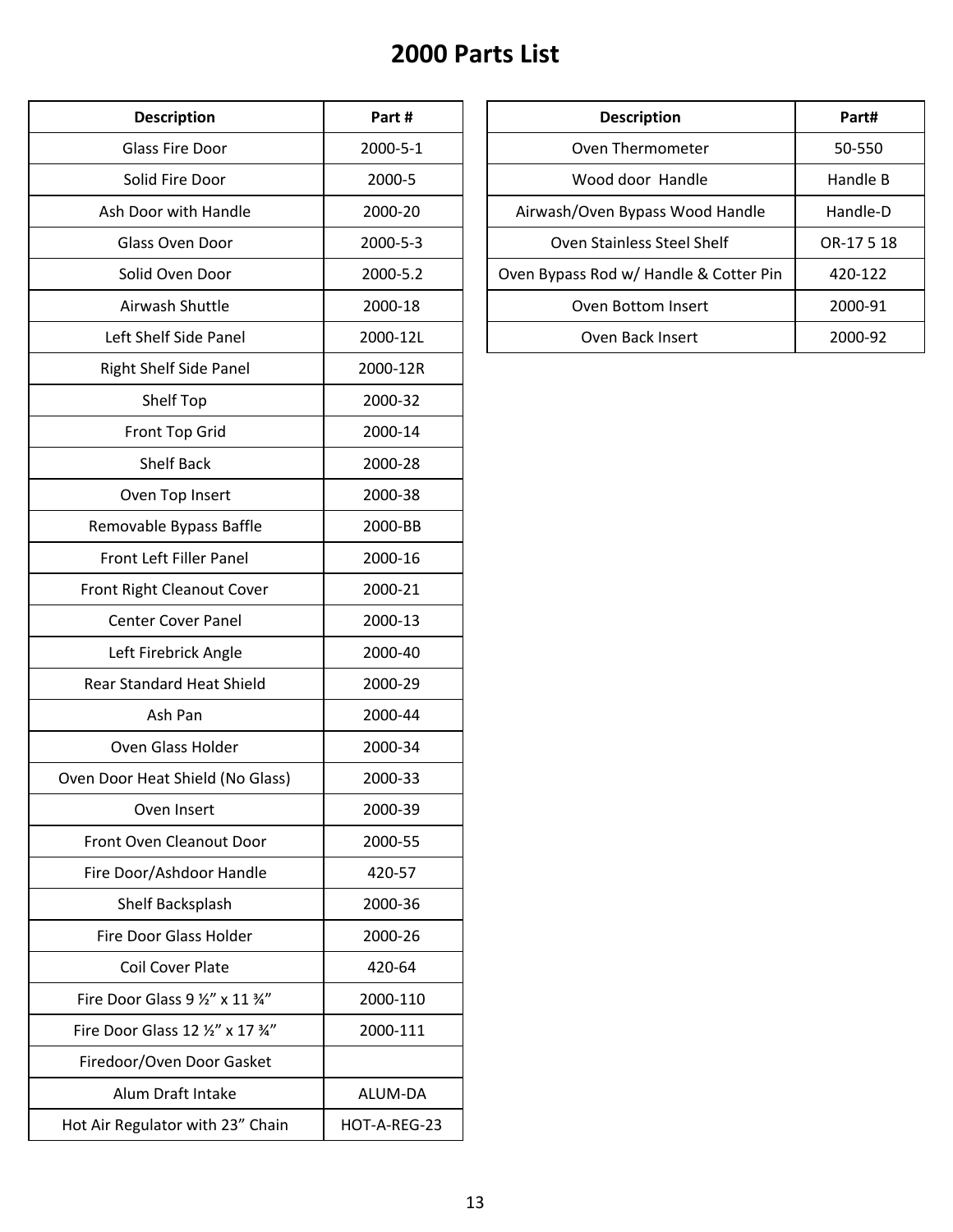## **2000 Firebrick Layout**

Firebrick Panels for Heco 2000 Cookstove







**Right Side Layout** 





| Left Side:  | $(4)$ 1 ¼" x 4 ½" x 9"                                                     |
|-------------|----------------------------------------------------------------------------|
| Right Side: | $(2)$ 2 ½" x 4 ½" x 9"<br>$(1)$ 2 $\frac{1}{2}$ " x 4 $\frac{1}{2}$ " x 2" |
|             | Back Bottom: $(3) 1 \frac{1}{4}$ x 4 $\frac{1}{2}$ x 9"                    |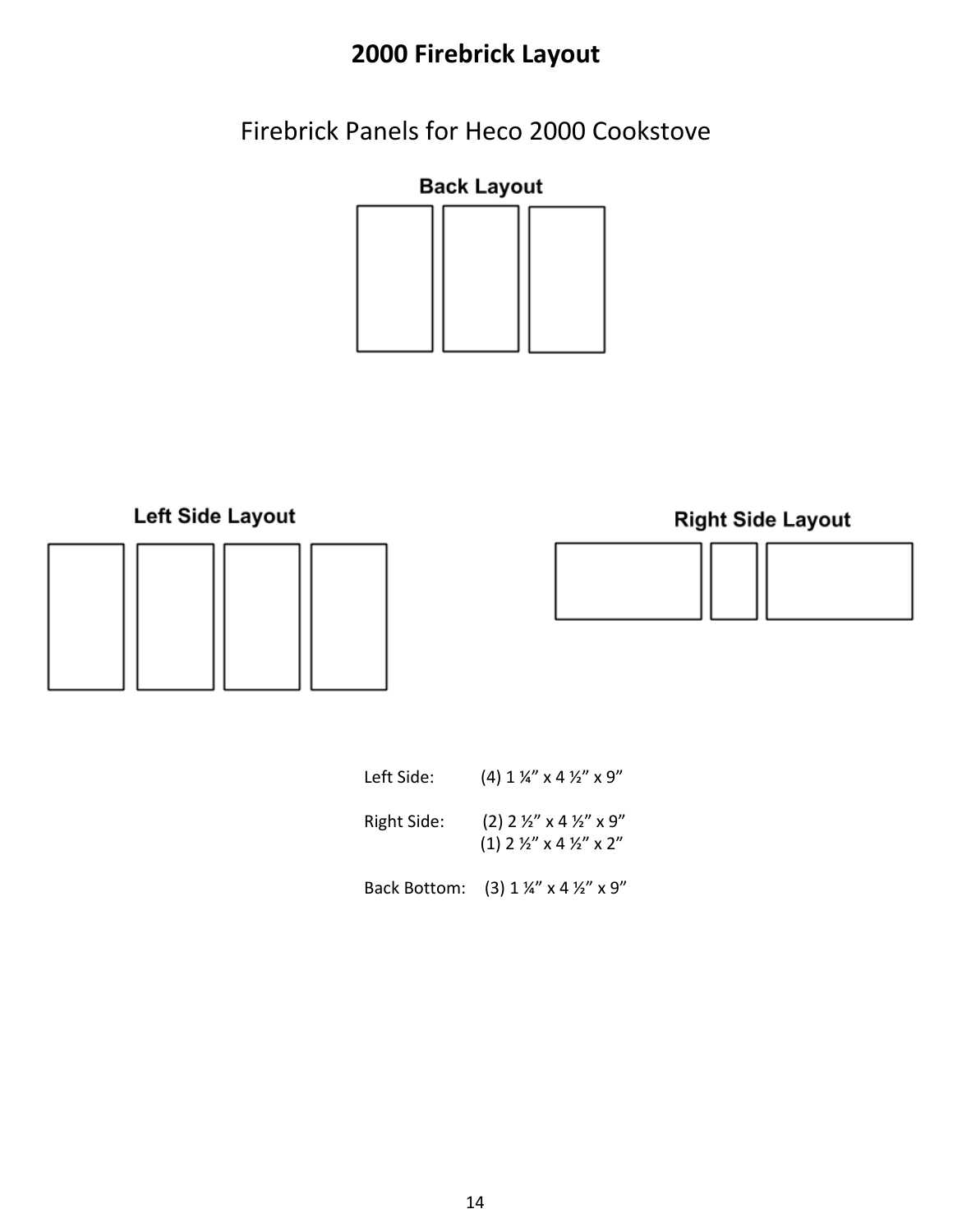### **TROUBLESHOOTING**

| Symptom                                                                                   | Problem                                                                | Cause                                                                                                                                                                                                                                                                                                  | <b>Solution</b>                                                                                                                                                                                                                                                                                                                                                                                                                                                                                                                                   |
|-------------------------------------------------------------------------------------------|------------------------------------------------------------------------|--------------------------------------------------------------------------------------------------------------------------------------------------------------------------------------------------------------------------------------------------------------------------------------------------------|---------------------------------------------------------------------------------------------------------------------------------------------------------------------------------------------------------------------------------------------------------------------------------------------------------------------------------------------------------------------------------------------------------------------------------------------------------------------------------------------------------------------------------------------------|
| Difficulty<br>lighting or<br>maintaining<br>fire, excessive<br>smoking or<br>back-puffing | -Inadequate<br>draft<br>-Wet wood                                      | -Cold chimney<br>-Closing oven bypass before<br>chimney is heated<br>-Obstruction inside chimney<br>-Chimney is too short<br>-Oversized chimney liner: 2000<br>Stove is designed for 7"<br>-Negative pressure in house<br>(caused by furnace, exhaust<br>fans, dryer etc.)<br>-Too much ash in firebox | -Only operate 1 stove per chimney<br>-Wood must have 20% or less moisture<br>-Keep damper open until fire is established<br>-Inspect & clean chimney and stove pipe<br>-Remove obstruction<br>-Extend chimney<br>-Install liner (flue liner should have the same<br>diameter as the flue collar of the stove)<br>-Turn off cookstove and other exhaust factors<br>when stove is burning<br>-Crack a window to allow air into the room<br>-Increase chimney height to increase draft<br>-When burning wood, ashes should not cover<br>louver vents |
| Smoking or<br>back-puffing<br>when cook<br>plate or fire<br>door is open                  | -Temporarily<br>inadequate<br>draft to pull<br>smoke up<br>chimney     | -Oven damper is closed<br>-Cold chimney<br>-High winds<br>-Poor quality wood                                                                                                                                                                                                                           | -Open damper prior to opening the door<br>-Allow more time to warm up; Wait until the<br>wind dies down and install high wind cap<br>-Check stove for cracks<br>-Check all cleanout doors to ensure they're<br>closed, including chimney cleanout.                                                                                                                                                                                                                                                                                                |
| Fire is difficult<br>to control                                                           | -Excessive draft                                                       | -Too much draw on chimney<br>-Door/glass gaskets loose or<br>deteriorated<br>-Ash pan door is not closed<br>-Excess air coming into stove                                                                                                                                                              | -Install stovepipe damper in stove pipe<br>-Adjust door hinges to tighten the door seal<br>-Replace the gasket if deteriorated                                                                                                                                                                                                                                                                                                                                                                                                                    |
| Wood is hard<br>to light, just<br>sizzles and<br>steams                                   | -Wet/Damp<br>wood                                                      | -Inadequate seasoning<br>- Wood should be split<br>- Moisture getting into stored<br>wood                                                                                                                                                                                                              | -Allow wood to dry under cover for one year<br>after splitting<br>-Keep split wood covered (sides open)<br>-Install liner to match stove flue size<br>-Close oven damper                                                                                                                                                                                                                                                                                                                                                                          |
| Oven won't<br>heat<br>adequately                                                          | -Inadequate<br>draft-Low<br>firebox temp<br>-Heat not<br>reaching oven | -Oversized chimney or liner too<br>large<br>-Oven damper could be open<br>-Wet wood                                                                                                                                                                                                                    | -Allow wood to dry under cover for a minimum<br>of one year after splitting<br>-Keep split wood covered (sides open)<br>-Install liner to match stove flue size<br>-Close oven damper<br>-Use 2"-4" split firewood to increase btu's                                                                                                                                                                                                                                                                                                              |
| Inaccurate<br>temperature<br>readings                                                     | -Door<br>thermometer<br>not accurate                                   | -Door thermometer does not<br>always provide 100% accurate<br>readings                                                                                                                                                                                                                                 | -Use interior oven thermometer                                                                                                                                                                                                                                                                                                                                                                                                                                                                                                                    |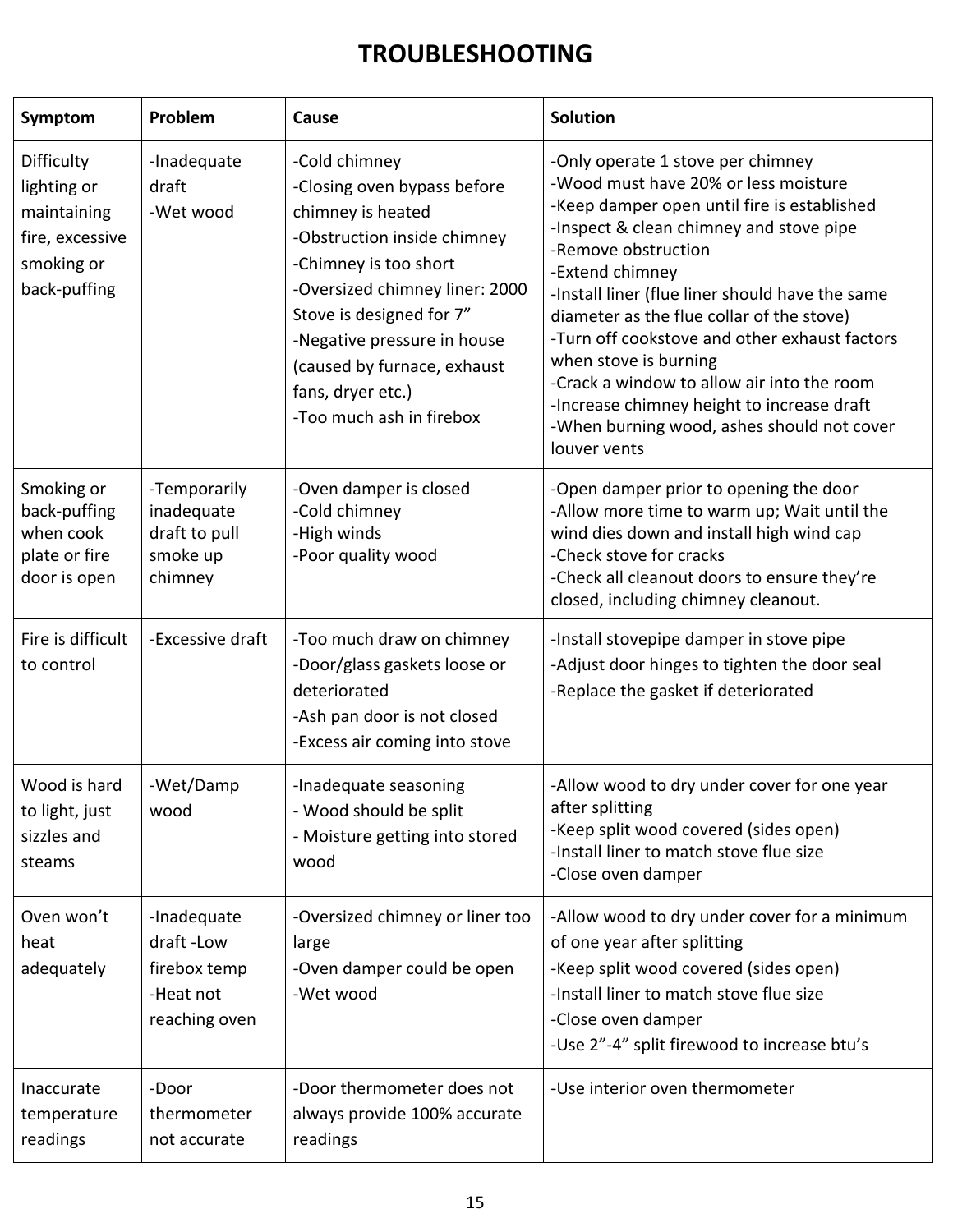### **TROUBLESHOOTING**

| Food is<br>cooking<br>unevenly                                | -Inconsistent<br>oven<br>temperatures | -Fire not stabilized<br>-Oven bypass is open, sending<br>heat to the top of the oven and<br>out the chimney<br>-Location of oven rack<br>-Dirty stove                     | -Allow fire to stabilize (4-5" of red hot coals)<br>-Recharge fuel as needed<br>-Adjust oven racks<br>-Rotate food for more even results<br>-Cleanout around bakeoven using the<br>recommended cleanout access doors            |
|---------------------------------------------------------------|---------------------------------------|---------------------------------------------------------------------------------------------------------------------------------------------------------------------------|---------------------------------------------------------------------------------------------------------------------------------------------------------------------------------------------------------------------------------|
| Slow<br>Cooking                                               | -Cooking<br>surface not hot<br>enough | -Fire not hot enough<br>-Oven damper closed<br>-Inadequate contact between<br>cooking vessel and cooktop<br>-Wet wood<br>-Chunks of wood are too large<br>to create flame | -Add fuel and/or increase draft<br>-Move cooking vessel to the left side of cooktop<br>-Use flat bottomed cooking vessels<br>-Use wood pieces split to 2"-4" and below 20%<br>moisture content                                  |
| Stove<br>rusting                                              | -Wet or old<br>conditions             | -Condensation from<br>temperature fluctuations<br>-High humidity areas<br>-Unheated structure                                                                             | -Prep stove for storage with food based grease<br>-Run dehumidifier<br>-Run heat on low when cookstove is not in use                                                                                                            |
| Campfire<br>Smell                                             | -Negative<br>pressure                 | -Reverse flow in chimney<br>-Moisture & creosote<br>combination                                                                                                           | -Remove negative pressure in home by cracking<br>a window or adding a fresh air inlet<br>-Only operate 1 stove per chimney<br>-Clean stove<br>-Check all cleanout doors to ensure they're<br>closed, including chimney cleanout |
| Burn Time is<br>not long<br>enough<br>when<br>burning<br>wood | -Burning too<br>much wood             | -Wet wood<br>-Soft wood<br>-Wood too try<br>-Not enough ash buildup<br>-Burning kindling<br>-Burning too hot                                                              | -Use seasoned hardwood (split, stacked and<br>under cover for $1 +$ year<br>-Allow 4 - 6" of ash buildup on grates<br>-Burn at normal burn<br>-Use larger pieces of firewood, smaller pieces<br>will burn faster and hotter     |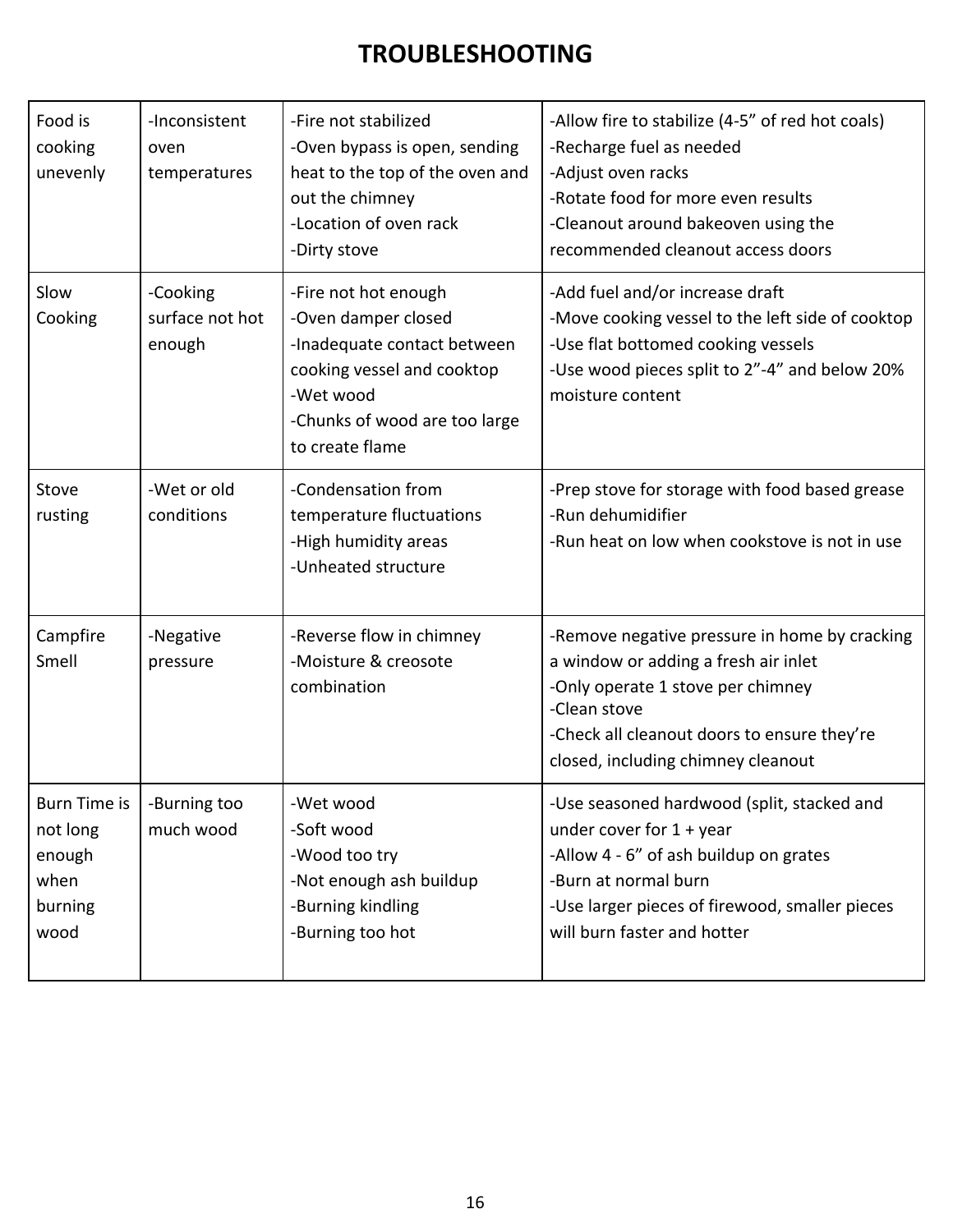### **Heco Cookstove Limited Lifetime Warranty**

COVERAGE. Breeo, LLC warrants to the original purchaser that all Heco products are free from workmanship and material defects during the lifetime of the original purchaser. If a product is defective, Breeo, LLC, at its option, will repair or replace with a new product free of charge, excluding any applicable shipping and handling charges. No warranty is offered on rust, paint or finishes due to being made with material with potential for corrosion. Altering any Breeo product, or using the product in any way other than the intended use, will void this Lifetime Warranty. Ropes, gaskets, paint, porcelain coatings, firebricks, baffles, wood handles, glass, ash pans, and hot water heating components (coils & reservoirs) will not be covered under this warranty. These fall under normal maintenance. Damage due to incorrect installation and failure to comply with local authorities or follow correct protocol is also excluded. No warranty is offered on rust, paint or finishes due to being made with material with potential for corrosion. Damages caused due to missing fire brick in the fire box will not be covered under this warranty.

REPLACEMENT. The customer must arrange to deliver or ship the stove/part to an authorized Heco dealer at their expense and arrange for pickup or delivery of the same after the repairs have been made. If, upon inspection, any damage is found to be the fault of the manufacturer, the repair or replacement will be made. This warranty does not include expenses incurred from travel time or loss of service. This warranty is not transferable and is extended only to, and is solely for the benefit of, the original retail purchaser of the stove. Please keep your dated sales receipt as proof of purchase.

NOTICE. This warranty is void if installation or service is performed by someone other than a qualified installer or service agency, or if installation is not in conformity with installation instructions or local fire and building regulations. All warranty claims must be submitted through the authorized Heco dealer from whom the product was originally purchased.

The stove top should not exceed 800 degrees. All warranty will be void if surfaces reach above 800 degrees. You can purchase a stove top thermometer to aid in monitoring your temperature.

This warranty does not cover damage or product failure caused by accident, misuse, negligence, tampering, overloading, improper attachment, or improper maintenance. Breeo, LLC is held harmless for any injury or death caused by the misuse of this product.

This warranty gives you specific legal rights providing said product is put to its proper designated use.

EXCLUSIONS. THIS WARRANTY IS EXPRESSLY IN LIEU OF ALL OTHER WARRANTIES, EXPRESS OR IMPLIED, INCLUDING THE WARRANTY OF MERCHANTABILITY AND FITNESS FOR A PARTICULAR PURPOSE. NO ORAL AGREEMENT, GUARANTEE, PROMISE, REPRESENTATION OR WARRANTY SHALL BE BINDING. IN NO EVENT WILL BREEO, LLC BE LIABLE FOR ANY SPECIAL, INDIRECT, INCIDENTAL OR CONSEQUENTIAL DAMAGES EVEN IF BREEO, LLC HAS BEEN ADVISED OF THE POSSIBILITY OF SUCH DAMAGES AND EVEN IF BREEO, LLC HAS KNOWLEDGE THAT FAILURE TO PERFORM COULD CAUSE CONSEQUENTIAL ECONOMIC LOSSES. IN ANY EVENT, CUMULATIVE DAMAGES FOR BREACH OF THIS WARRANTY WILL BE LIMITED TO THE AMOUNT ACTUALLY PAID TO BREEO, LLC FOR THE PRODUCT. THIS PARAGRAPH SHALL APPLY TO ALL ACTIONS RELATED TO THE PRODUCT, WHETHER BASED ON TORT, CONTRACT OR OTHER THEORIES. THE PURCHASER ACKNOWLEDGES THAT THIS PARAGRAPH ALLOCATES THE RISK OF PRODUCT FAILURE BETWEEN BREEO, LLC AND THE PURCHASER, AND THAT THIS ALLOCATION IS REFLECTED IN THE PRICE PAID.